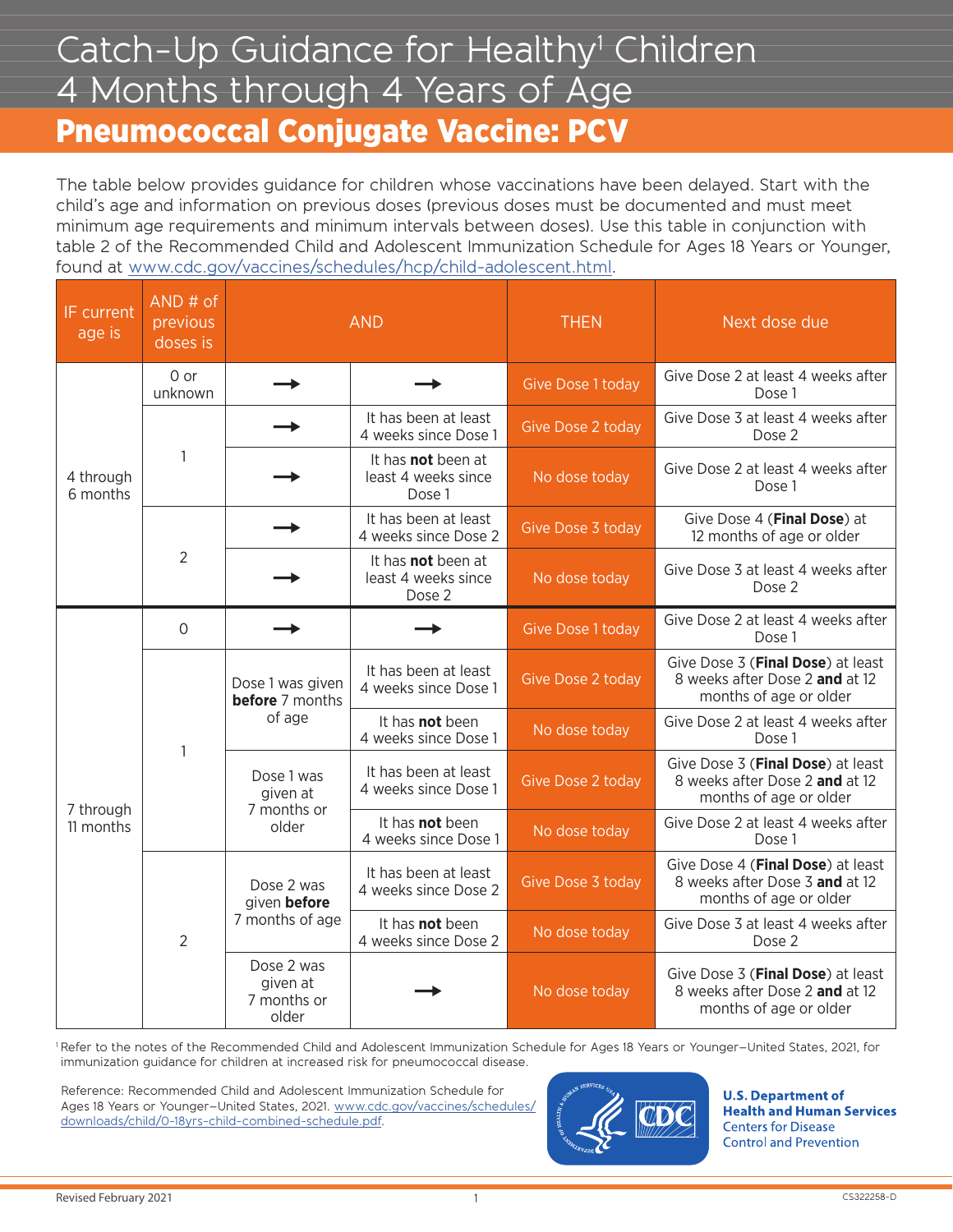## Catch-Up Guidance for Healthy<sup>1</sup> Children 4 Months through 4 Years of Age Pneumococcal Conjugate Vaccine: PCV

| IF current<br>age is    | $AND#$ of<br>previous<br>doses is | <b>AND</b>                                                       | <b>AND</b>                                     | <b>THEN</b>                              | Next dose due                                             |  |
|-------------------------|-----------------------------------|------------------------------------------------------------------|------------------------------------------------|------------------------------------------|-----------------------------------------------------------|--|
| 12 through<br>23 months | 0 or<br>unknown                   |                                                                  |                                                | Give Dose 1 today                        | Give Dose 2 (Final Dose) at least<br>8 weeks after Dose 1 |  |
|                         | $\mathbf{1}$                      | Dose 1 was<br>given before<br>12 months of age                   | It has been at least<br>4 weeks since Dose 1   | Give Dose 2 today                        | Give Dose 3 (Final Dose) at least<br>8 weeks after Dose 2 |  |
|                         |                                   |                                                                  | It has <b>not</b> been<br>4 weeks since Dose 1 | No dose today                            | Give Dose 2 at least 4 weeks after<br>Dose 1              |  |
|                         |                                   | Dose 1 was given<br>at 12 months of<br>age or older              | It has been at least<br>8 weeks since Dose 1   | <b>Give Dose 2</b><br>(Final Dose) today | No additional doses needed                                |  |
|                         |                                   |                                                                  | It has <b>not</b> been<br>8 weeks since Dose 1 | No dose today                            | Give Dose 2 (Final Dose) at least<br>8 weeks after Dose 1 |  |
|                         | $\overline{2}$                    | Both doses were<br>given before<br>12 months of age              | It has been at least<br>8 weeks since Dose 2   | Give Dose 3<br>(Final Dose) today        | No additional doses needed                                |  |
|                         |                                   |                                                                  | It has <b>not</b> been<br>8 weeks since Dose 2 | No dose today                            | Give Dose 3 (Final Dose) at least<br>8 weeks after Dose 2 |  |
|                         |                                   | At least one<br>dose was given<br>at 12 months or<br>older       | It has been at least<br>8 weeks since Dose 2   | Give Dose 3<br>(Final Dose) today        | No additional doses needed                                |  |
|                         |                                   |                                                                  | It has <b>not</b> been<br>8 weeks since Dose 2 | No dose today                            | Give Dose 3 (Final Dose) at least<br>8 weeks after Dose 2 |  |
|                         |                                   | Both doses<br>were given at 12<br>months or older <sup>2</sup>   |                                                | No dose today                            | No additional doses needed                                |  |
|                         | 3                                 | All doses were<br>given before<br>12 months of age               | It has been at least<br>8 weeks since Dose 3   | Give Dose 4<br>(Final Dose) today        | No additional doses needed                                |  |
|                         |                                   |                                                                  | It has <b>not</b> been<br>8 weeks since Dose 3 | No dose today                            | Give Dose 4 (Final Dose) at least<br>8 weeks after Dose 3 |  |
|                         |                                   | 1 or more doses<br>were given at<br>12 months of age<br>or older |                                                | No dose today                            | No additional doses needed                                |  |

1 Refer to the notes of the Recommended Child and Adolescent Immunization Schedule for Ages 18 Years or Younger–United States, 2021, for immunization guidance for children at increased risk for pneumococcal disease.

2 Separated by at least 8 weeks.

Reference: Recommended Child and Adolescent Immunization Schedule for Ages 18 Years or Younger–United States, 2021. [www.cdc.gov/vaccines/schedules/downloads/child/0-18yrs-child-combined-schedule.pdf.](https://www.cdc.gov/vaccines/schedules/downloads/child/0-18yrs-child-combined-schedule.pdf)